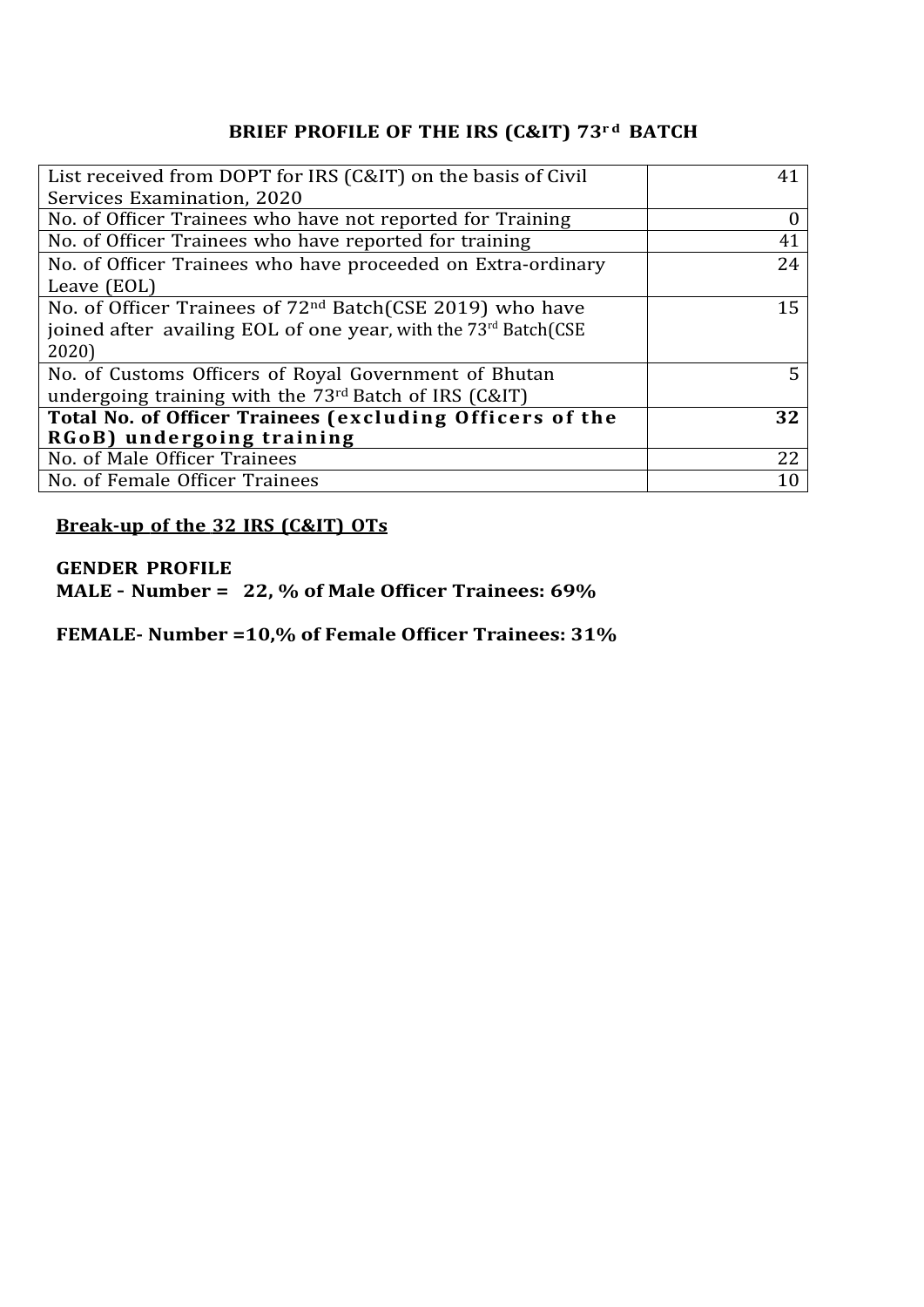## **STATE-WISE BREAKUP OF 73rd BATCH OFFICER TRAINEES (Including EOL OTs of 72nd Batch):**

| S. No.         | State                | No. of OTs              | %age |
|----------------|----------------------|-------------------------|------|
| 1              | Andhra Pradesh       | 1                       | 3.1  |
| $\overline{2}$ | <b>Bihar</b>         | $\overline{2}$          | 6.2  |
| 3              | Delhi                | 1                       | 3.1  |
| 4              | Haryana              | 3                       | 9.4  |
| 5              | Jammu & Kashmir      | $\overline{2}$          | 6.2  |
| 6              | Karnataka            | $\overline{2}$          | 6.2  |
| 7              | Kerala               | $\overline{2}$          | 6.2  |
| 8              | Maharashtra          | 3                       | 9.4  |
| 9              | Punjab               | $\overline{2}$          | 6.2  |
| 10             | Rajasthan            | $\overline{2}$          | 6.2  |
| 11             | Tamilnadu            | $\overline{\mathbf{3}}$ | 9.4  |
| 12             | Telangana            | $\overline{2}$          | 6.2  |
| 13             | <b>Uttar Pradesh</b> | 3                       | 9.4  |
| 14             | West Bengal          | $\overline{2}$          | 6.2  |
| 15             | Chhattisgarh         | $\mathbf 1$             | 3.1  |
| 16             | Puducherry           | 1                       | 3.1  |
|                | Total                | 32                      |      |

### **AGE PROFILE OF 73rd BATCH OFFICER TRAINEES:**

| Lowest Age at the time Entry into service  | 23 years |
|--------------------------------------------|----------|
| Highest Age at the time Entry into service | 36 years |
| <b>Average Age</b>                         | 28 years |
|                                            |          |